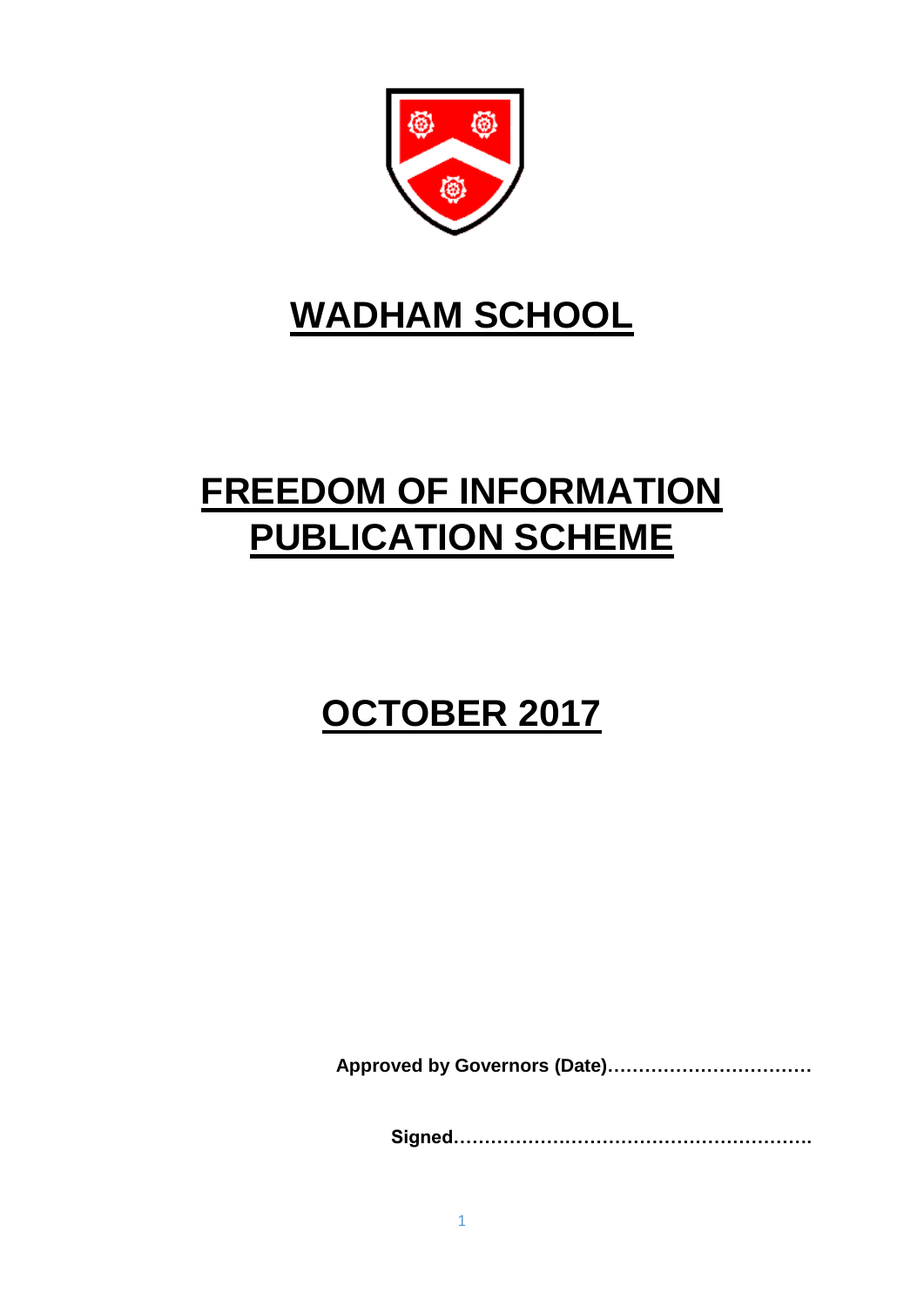# **INTRODUCTION**

#### **What a publication scheme is and why it has been developed**

One of the main aims of the Freedom of Information Act 2000 (FOIA) is that public authorities, including all maintained schools, should be clear and proactive about the information they make public.

To do this, every school is required to produce a publication scheme, setting out:

- The classes of information which we publish or intend to publish
- The manner in which the information will be published
- How to request information
- Whether the information is available free of charge or on payment

The scheme covers information already published and information which is to be published in the future. All information in our publication scheme is available either from the school website, in paper form on request, or can be sent by e-mail.

Some information which we hold may not be made public, for example personal data.

This publication scheme conforms to the model scheme for schools approved by the Information Commissioner.

### **AIMS**

- To provide certain information under the Freedom of Information Act 2000
- To recognise that we have a duty to provide advice and assistance to anyone requesting information
- To ensure that personal information is not made public

# **CATEGORIES OF INFORMATION PUBLISHED**

The publication scheme guides you to information which we currently publish (or have recently published) or which we will publish in the future. This is split into categories of information known as 'classes'.

The classes of information that we undertake to make available are organised into four broad topic areas: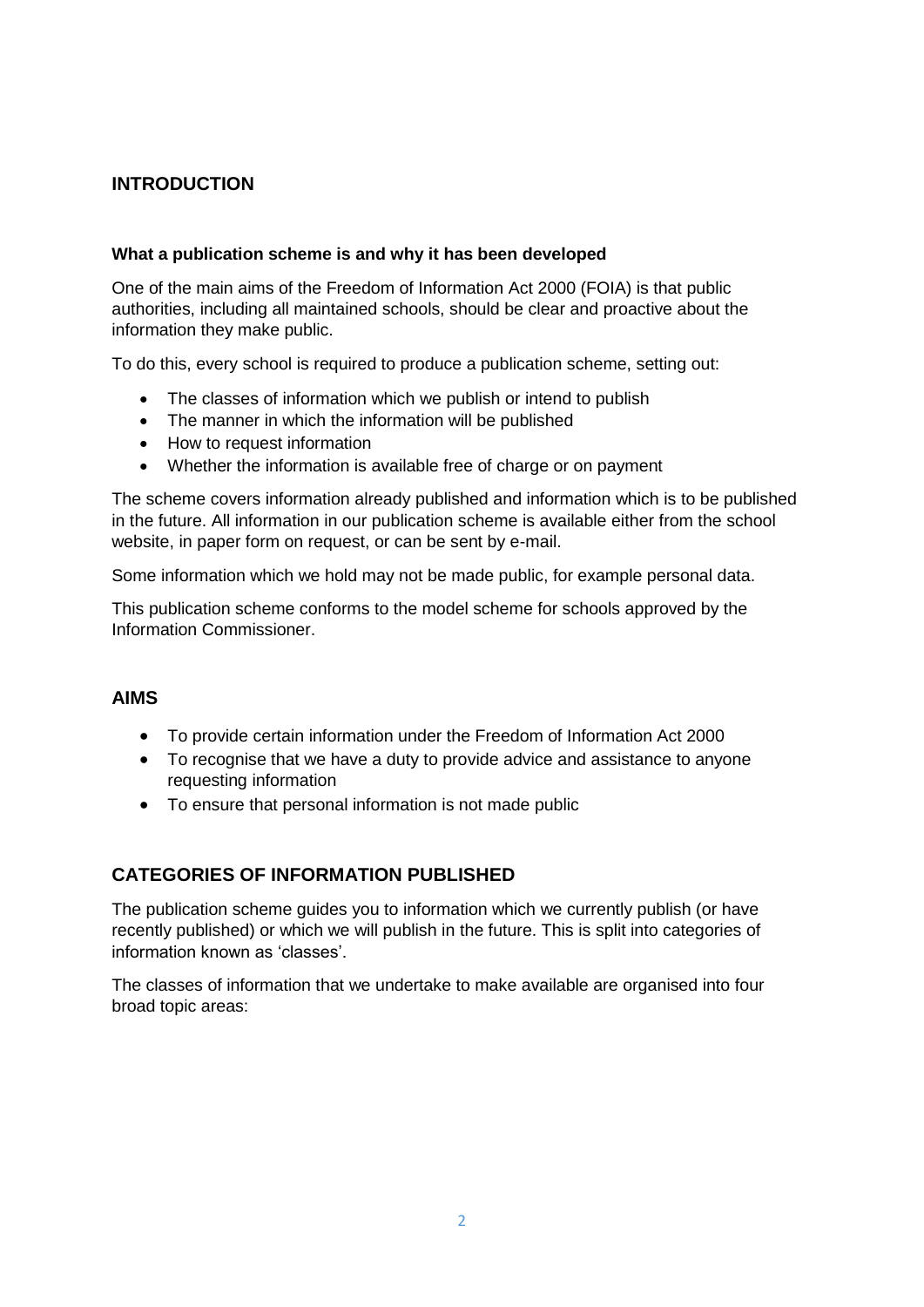#### 1. **Who we are and what we do**

| Who's who in the school                                               | On website 'About Us'                               |
|-----------------------------------------------------------------------|-----------------------------------------------------|
| Who's who on the Governing Body and<br>the basis of their appointment | On website 'About Us' - Governors                   |
| Instrument of Government                                              | On website 'About Us' - 'Governors'                 |
| Contact details for the Headteacher and<br>the Chair of Governors     | On website 'Contact'                                |
| <b>School Prospectus</b>                                              | On website 'About Us'                               |
| <b>Sixth Form Prospectus</b>                                          | On website 'About Us'                               |
| School session times and term dates                                   | On website 'About Us' – School<br><b>Prospectus</b> |

## 2. **What we spend and how we spend it (current and previous financial years)**

| Annual budget plan and financial<br>statements |                                           |
|------------------------------------------------|-------------------------------------------|
| <b>Capital Funding</b>                         | All financial information can be          |
| <b>Additional Funding</b>                      | obtained from Wadham School on<br>request |
| Projects                                       |                                           |
| <b>Staffing Structure</b>                      |                                           |
| Governors' Allowances                          |                                           |

#### 3. **What our priorities are and how we are doing (strategies, plans, performance indicators, audits, inspections and reviews)**

| Performance Management Policy                       |                                                      |
|-----------------------------------------------------|------------------------------------------------------|
| School Improvement Plan                             | Documents available from Wadham<br>School on request |
| <b>Public Exams Analysis and current</b><br>targets |                                                      |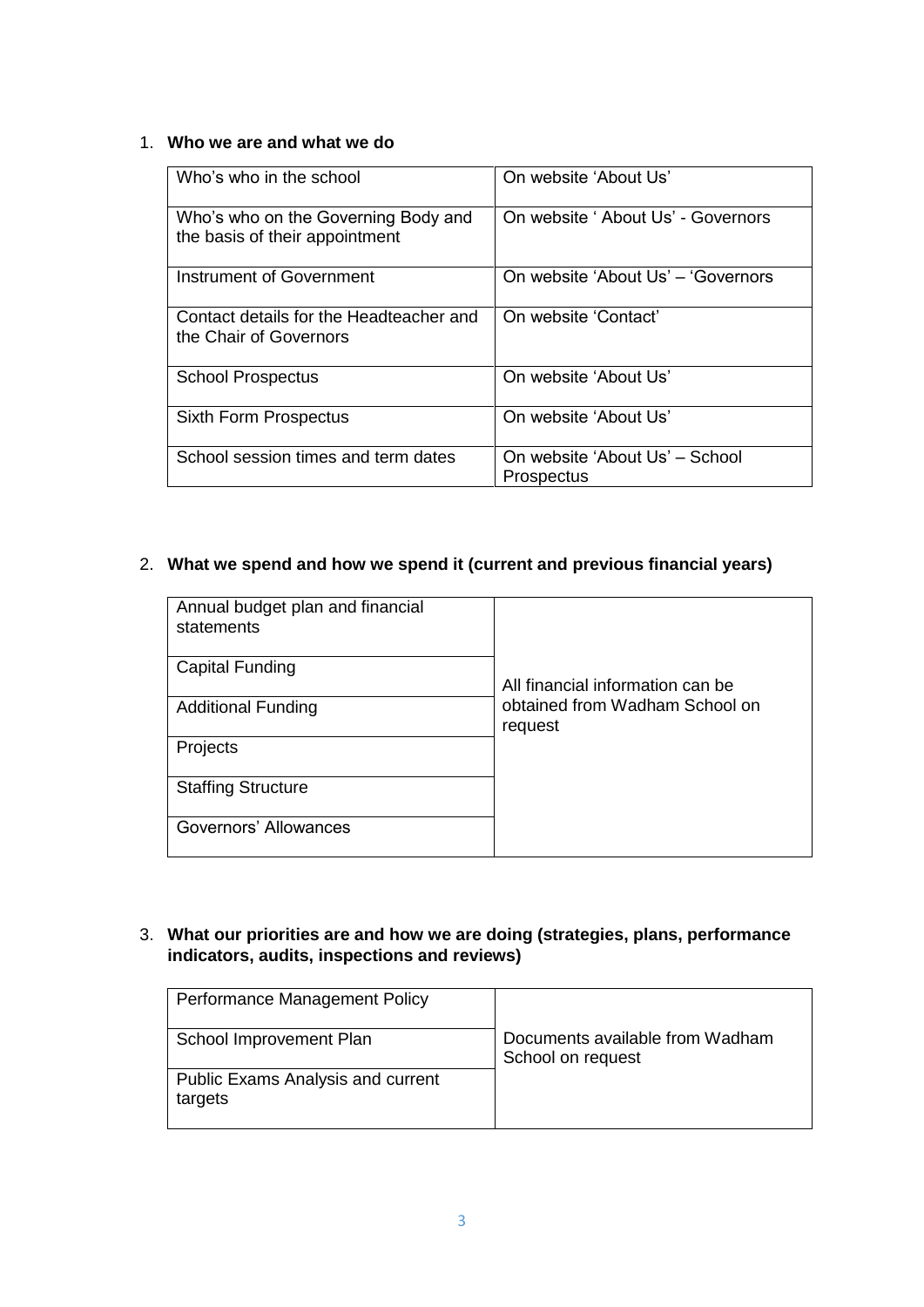#### 4. **How we make decisions**

| <b>Admissions Policy</b>                                                     | Somerset County Council Admissions<br>Policy applies |
|------------------------------------------------------------------------------|------------------------------------------------------|
| Minutes of meetings of the Governing<br>Body and its sub groups / committees | Available from the school on request                 |

# 5. **Our policies and procedures**

| School Policies including:<br>Charging and Remissions Policy<br><b>Health and Safety Policy</b><br><b>Complaints Procedure</b><br>$\bullet$<br><b>Grievance Policy</b><br><b>Equality Policy</b><br>Pay Policy<br>$\bullet$<br><b>Child Protection Policy</b><br>٠<br><b>Staff Code of Conduct</b><br>Whistleblowing<br>$\bullet$<br><b>Finance Policy</b><br>$\bullet$<br><b>CCTV Policy</b><br><b>Curriculum and Student Policies</b><br>including:<br>Curriculum<br><b>Sex Education</b><br><b>Special Educational Needs</b><br>Anti Bullying<br>Accessibility<br><b>Behaviour Management</b><br>٠<br>Home School Agreements<br>٠<br><b>Collective Worship</b><br><b>Other Policies:</b> | All these policies are either on the<br>school website are available on<br>request from the school. |
|---------------------------------------------------------------------------------------------------------------------------------------------------------------------------------------------------------------------------------------------------------------------------------------------------------------------------------------------------------------------------------------------------------------------------------------------------------------------------------------------------------------------------------------------------------------------------------------------------------------------------------------------------------------------------------------------|-----------------------------------------------------------------------------------------------------|
| <b>Data Protection Policy</b><br>Freedom of Information Policy<br>$\bullet$<br><b>Business Continuity Policy</b><br>$\bullet$                                                                                                                                                                                                                                                                                                                                                                                                                                                                                                                                                               |                                                                                                     |

# 6. **Lists and registers**

| Curriculum documents and statutory<br>instruments | Documents available from Wadham |
|---------------------------------------------------|---------------------------------|
| Disclosure logs                                   | School on request               |
| <b>Asset Register</b>                             |                                 |